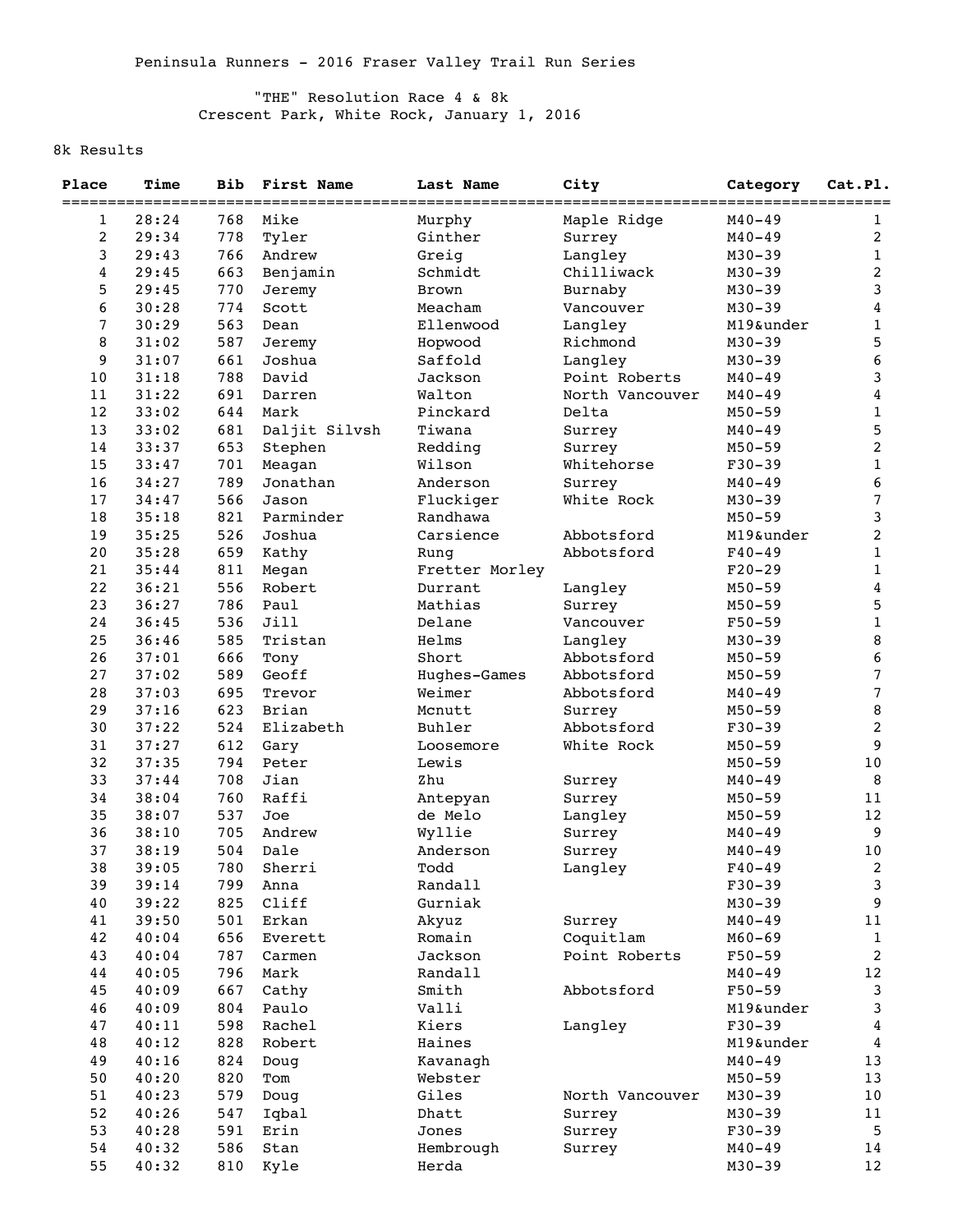| 56  | 40:33 | 773 | Trevor                 | Anderson      |            | $M30 - 39$ | 13               |
|-----|-------|-----|------------------------|---------------|------------|------------|------------------|
| 57  | 40:34 | 511 | Tom                    | Barichello    | Langley    | $M50 - 59$ | 14               |
| 58  | 40:35 | 508 | Roger                  | Antoniazzi    | Surrey     | $M50 - 59$ | 15               |
| 59  | 40:47 | 751 | Manuel                 | Garzitto      | Langley    | $M50 - 59$ | $16$             |
| 60  | 41:10 | 704 | Paul                   | Wood          | Surrey     | $M60 - 69$ | $\overline{c}$   |
| 61  | 41:19 | 669 | Don                    | Sparks        | Surrey     | $M50 - 59$ | $17$             |
| 62  | 41:35 | 660 | Kens                   | Ryu           | Surrey     | $M50 - 59$ | $1\,8$           |
| 63  | 41:44 | 639 | Myron                  | Penner        | Abbotsford | $M40 - 49$ | 15               |
| 64  | 41:50 | 613 | Danielle               | Mackenzie     | Abbotsford | $F40 - 49$ | $\mathbf{3}$     |
| 65  | 41:50 | 614 | John                   | Mackenzie     | Abbotsford | $M30 - 39$ | $1\,4$           |
| 66  | 42:19 | 830 | Scott                  | Kavanagh      |            | $M40 - 49$ | $16$             |
| 67  | 42:33 | 551 | Liz                    | Dilasser      | Surrey     | $F70+$     | $\mathbf{1}$     |
| 68  | 42:33 | 771 | Ingo                   | Jackisch      | Burnaby    | $M60 - 69$ | 3                |
| 69  | 42:37 | 812 | Kelly                  | Stefanyshyn   |            | $F30-39$   | $\sqrt{6}$       |
| 70  | 42:47 | 621 | William                | McKinnon      | White Rock | $M50 - 59$ | 19               |
| 71  | 42:59 | 638 | George                 | Patton        | Mission    | $M30 - 39$ | 15               |
| 72  | 43:19 | 767 | Murray                 | Fisher        | Surrey     | $M50 - 59$ | $20\,$           |
| 73  | 43:20 | 689 | Pippa                  | Wall          | Vancouver  | $F60 - 69$ | $\mathbf{1}$     |
| 74  | 43:26 | 758 | Marie                  | Lashley       | Abbotsford | $F30-39$   | $\overline{7}$   |
| 75  | 43:30 | 525 | Karl                   | Cantner       | Surrey     | $M50 - 59$ | 21               |
| 76  | 43:38 | 503 | Chromilo               | Amin          | Surrey     | $M40 - 49$ | $17$             |
| 77  | 43:41 | 637 |                        | Pandher       |            | $M40 - 49$ |                  |
| 78  |       |     | Harpreet Singh<br>Evan |               | Surrey     |            | $1\,8$           |
|     | 44:04 | 557 |                        | Dyce          | Aldergrove | M19&under  | 5                |
| 79  | 44:04 | 560 | Rhonda                 | Dyce          | Vancouver  | $F30-39$   | $\, 8$           |
| 80  | 44:12 | 574 | Ernie                  | Fuller        | White Rock | $M60 - 69$ | $\bf 4$          |
| 81  | 44:27 | 522 | Navtej                 | <b>Bring</b>  | Surrey     | $M50 - 59$ | $2\,2$           |
| 82  | 44:27 | 649 | Andrea                 | Proske        | Langley    | $F60 - 69$ | $\boldsymbol{2}$ |
| 83  | 44:28 | 600 | Jennifer               | Kluth         | Surrey     | $F30-39$   | $\overline{9}$   |
| 84  | 44:56 | 541 | Anup                   | Dhatt         | Surrey     | $M40 - 49$ | 19               |
| 85  | 45:33 | 819 | Debra                  | Swain         |            | $F60 - 69$ | $\mathbf{3}$     |
| 86  | 45:36 | 776 | Bryan                  | Wilkinson     |            | $M40 - 49$ | $2\,0$           |
| 87  | 45:37 | 790 | Tamara                 | Robertson     |            | $F40 - 49$ | 4                |
| 88  | 45:42 | 658 | Beatrice               | Rufenacht     | Delta      | $F30-39$   | $10\,$           |
| 89  | 45:48 | 650 | Joanie                 | Proske        | Langley    | $F60 - 69$ | $\overline{4}$   |
| 90  | 46:02 | 624 | Karen                  | Mcnutt        | Surrey     | $F50 - 59$ | $\overline{4}$   |
| 91  | 46:06 | 763 | Rae                    | Gordon        |            | $M60 - 69$ | $\overline{5}$   |
| 92  | 46:58 | 622 | Mike                   | McLean        | Surrey     | $M50 - 59$ | 23               |
| 93  | 47:10 | 605 | Stacey                 | Lambert       | Surrey     | $F40 - 49$ | 5                |
| 94  | 47:24 | 616 | Richard                | Maclachlan    | Surrey     | $M40 - 49$ | 21               |
| 95  | 47:25 | 797 | Rick                   | Horita        |            | $M60 - 69$ | 6                |
| 96  | 47:26 | 782 | Walt                   | Siemens       | Abbotsford | $M50 - 59$ | 24               |
| 97  | 47:41 | 575 | Michele                | Gabrick       | Surrey     | $F50 - 59$ | 5                |
| 98  | 48:31 | 632 | Patricia               | Nicoli        | Surrey     | $F40 - 49$ | $\sqrt{6}$       |
| 99  | 48:32 | 629 | Jeff                   | Muzyka        | Abbotsford | $M40 - 49$ | $2\sqrt{2}$      |
| 100 | 48:33 | 572 | Rick                   | Fraser        | White Rock | $M50 - 59$ | $25\,$           |
| 101 | 48:35 | 582 | Sue                    | Hartford      | Surrey     | $F40 - 49$ | $\overline{7}$   |
| 102 | 48:55 | 702 | Noah                   | Wilson        | Abbotsford | M19&under  | $\boldsymbol{6}$ |
| 103 | 48:56 | 671 | Soraya                 | Spier         | White Rock | $F50 - 59$ | $\sqrt{6}$       |
| 104 | 48:57 | 655 | Glen                   | Rideout       | White Rock | $M50 - 59$ | $26\,$           |
| 105 | 49:03 | 595 | John                   | Kelly         | Langley    | $M70+$     | $\mathbf{1}$     |
| 106 | 49:05 | 688 | Heather                | Wakely        | Chilliwack | $F30-39$   | 11               |
| 107 | 49:21 | 664 | Dianne                 | Schneidmiller | Coldstream | $F60 - 69$ | $\sqrt{5}$       |
| 108 | 49:43 | 601 | Greg                   | Knightley     | White Rock | $M50 - 59$ | 27               |
| 109 | 50:02 | 687 | Sharon                 | Vipond        | Surrey     | $F50 - 59$ | $\overline{7}$   |
| 110 | 50:02 | 741 | Jasbir                 | Atwal         | Surrey     | $F60 - 69$ | $\bf 6$          |
| 111 | 50:03 | 592 | Mile                   | Jovanovic     | Surrey     | $M60 - 69$ | $\overline{7}$   |
| 112 | 50:04 | 743 | Helena                 | Munro         | White Rock | $F50 - 59$ | $\, 8$           |
| 113 | 50:05 | 686 | Michael                | Vipond        | Surrey     | $M50 - 59$ | $2\,8$           |
| 114 | 50:06 | 620 | Millie                 | McKinnon      | Langley    | $F50 - 59$ | 9                |
|     |       |     |                        | Kiers         |            |            |                  |
| 115 | 50:07 | 597 | Michael                |               | Langley    | $M30 - 39$ | 16               |
| 116 | 50:07 | 627 | Leah                   | Montgomery    | Coquitlam  | $F40 - 49$ | 8                |
| 117 | 50:07 | 662 | Neil                   | Schasny       | Langley    | $M40 - 49$ | 23               |
| 118 | 50:07 | 703 | Audrey                 | Wolf          | Coquitlam  | $F40 - 49$ | 9                |
| 119 | 50:07 | 823 | Susan                  | Boyd          |            | $F30-39$   | 12               |
| 120 | 50:23 | 670 | Keely                  | Speechley     | Surrey     | $F30 - 39$ | 13               |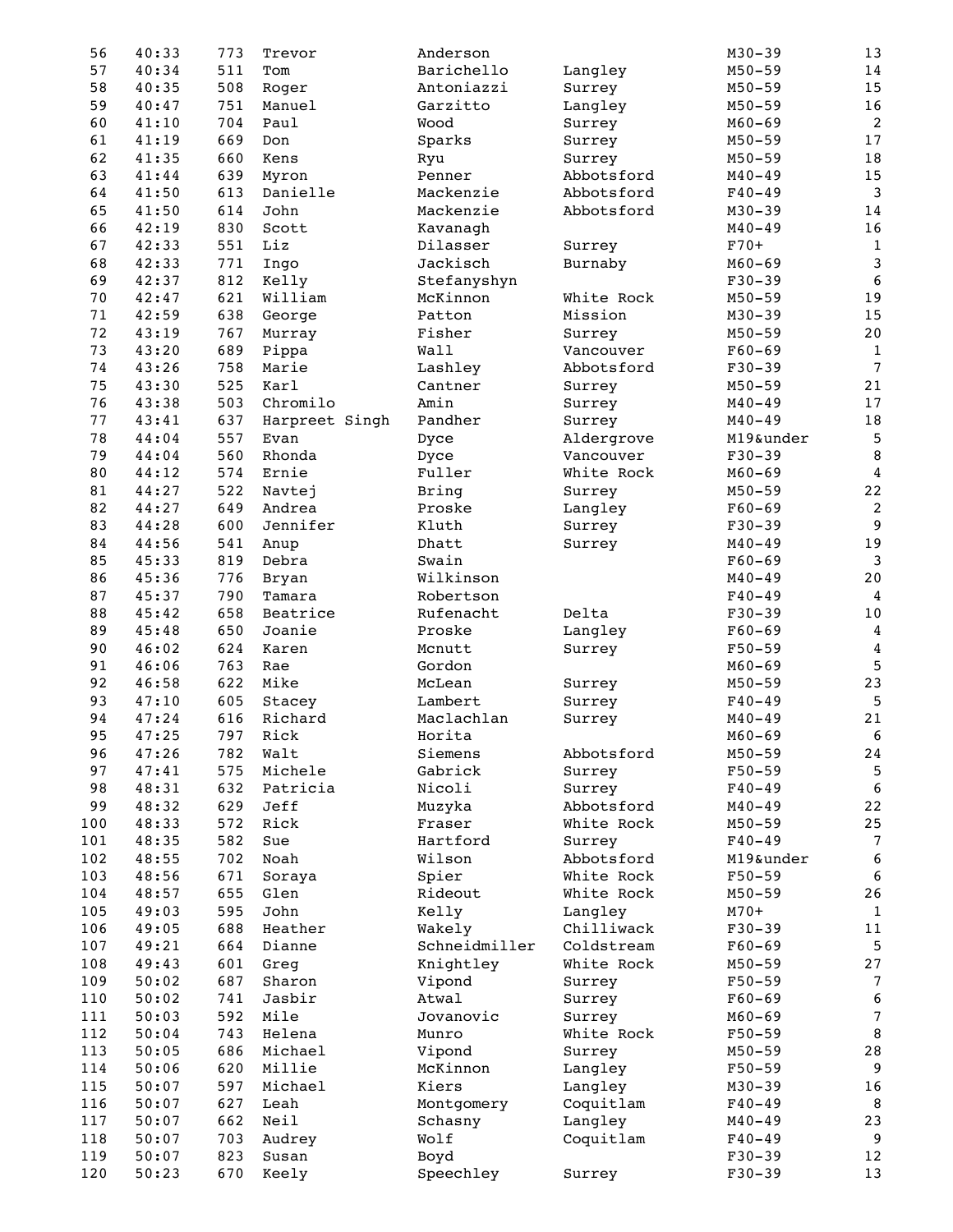| 121 | 50:42 | 679 | Susan     | Taylor         | Abbotsford               | $F40 - 49$ | 10             |
|-----|-------|-----|-----------|----------------|--------------------------|------------|----------------|
| 122 | 50:59 | 648 | Colleen   | Ponzini        | Surrey                   | $F50 - 59$ | 10             |
| 123 | 51:03 | 806 | Dwayne    | Graham         |                          | $M60 - 69$ | 8              |
| 124 | 51:05 | 759 | Susan     | Faester        |                          | $F50 - 59$ | $11\,$         |
| 125 | 51:05 | 822 | Carol     | Heatley        |                          | $F60 - 69$ | $\overline{7}$ |
| 126 | 51:38 | 599 | Raia      | King           | Langley                  | $F20-29$   | $\sqrt{2}$     |
| 127 | 51:50 | 569 | Lyndsey   | Foster         | Surrey                   | $F30 - 39$ | $1\,4$         |
| 128 | 52:11 | 675 | Steve     | Swift          | Langley                  | $M40 - 49$ | 24             |
| 129 | 52:21 | 636 | Dave      | Palmer         | Langley                  | $M60 - 69$ | 9              |
| 130 | 52:21 | 756 | Garry     | Travelbea      | Fort Langley             | $M60 - 69$ | 10             |
| 131 | 52:23 | 817 | Brenda    | Prokopich      |                          | $F40 - 49$ | 11             |
| 132 | 52:25 | 532 | Greg      | Christensen    | Surrey                   | $M40 - 49$ | 25             |
| 133 | 52:27 | 548 | Jasvinder | Dhatt          | Surrey                   | $F30-39$   | 15             |
| 134 | 52:29 | 769 | Leane     | Berg           |                          | $F40 - 49$ | 12             |
| 135 | 52:41 | 838 | Nicole    | Wilson         | Surrey                   | $F20-29$   | $\mathbf{3}$   |
| 136 | 52:43 | 777 | Mark      | Savela         |                          | $M40 - 49$ | 26             |
| 137 | 52:49 | 580 | Danette   | Haar           |                          | $F40 - 49$ | 13             |
| 138 | 52:49 | 707 |           | Yarych         | Aldergrove<br>Abbotsford | $F30-39$   | 16             |
|     |       |     | Torry     |                |                          | $M60 - 69$ |                |
| 139 | 52:51 | 510 | Dennis    | Bailey         | Surrey                   |            | 11             |
| 140 | 52:54 | 654 | Diana     | Reid           | Surrey                   | $F50 - 59$ | $12$           |
| 141 | 52:54 | 694 | Janet     | Weber          | White Rock               | $F40 - 49$ | 14             |
| 142 | 53:15 | 809 | Denna     | Harvey         |                          | $F30-39$   | 17             |
| 143 | 53:50 | 516 | Caroline  | Bentley        | Surrey                   | $F40 - 49$ | 15             |
| 144 | 53:50 | 517 | Karen     | Bentley        | Fort Langley             | $F40 - 49$ | $16\,$         |
| 145 | 54:12 | 576 | William   | George         | Abbotsford               | $M70+$     | $\overline{c}$ |
| 146 | 54:14 | 634 | Frances   | O'Grady        | White Rock               | $F60 - 69$ | $\, 8$         |
| 147 | 54:15 | 752 | Diane     | Thiessen       | Langley                  | $F50 - 59$ | 13             |
| 148 | 54:20 | 593 | Heather   | Kahle          | Coquitlam                | $F40 - 49$ | $17$           |
| 149 | 54:20 | 684 | Shawna    | Van Hove       | Surrey                   | $F40 - 49$ | 18             |
| 150 | 54:45 | 643 | Eliza     | Pike           | Langley                  | $F40 - 49$ | 19             |
| 151 | 54:45 | 676 | Manoj     | Taank          | Surrey                   | $M50 - 59$ | 29             |
| 152 | 55:06 | 765 | Linda     | Belfry         |                          | $F40 - 49$ | 20             |
| 153 | 55:50 | 640 | Yuri      | Perez Preciado | Abbotsford               | $F30-39$   | $1\,8$         |
| 154 | 55:51 | 523 | Debbie    | <b>Brown</b>   | Langley                  | $F50 - 59$ | 14             |
| 155 | 55:57 | 534 | Miriam    | Davies         | Surrey                   | $F50 - 59$ | 15             |
| 156 | 55:57 | 748 | Carolyn   | Early          | Langley                  | F19&under  | $\mathbf{1}$   |
| 157 | 56:25 | 652 | Tammy     | Rea            | Langley                  | $F40 - 49$ | 21             |
| 158 | 57:03 | 831 | Jessica   | Kavanagh       |                          | $F30-39$   | 19             |
| 159 | 57:16 | 559 | Kimberly  | Dyce           | Aldergrove               | $F30-39$   | 20             |
| 160 | 57:52 | 807 | Nikki     | Scott          |                          | $F30 - 39$ | 21             |
| 161 | 57:52 | 535 | Mercedes  | Deernsted      | Surrey                   | $F30-39$   | 22             |
| 162 | 58:23 | 505 | Debbie    | Andrews        | Langley                  | $F50 - 59$ | 16             |
| 163 | 58:23 | 651 | Nicole    | Pulham         | Langley                  | $F30-39$   | 23             |
| 164 | 59:12 | 594 | Barbara   | Kawasaki       | Surrey                   | $F60 - 69$ | $\overline{9}$ |
| 165 | 59:23 | 552 | Ca Sandra | Du Hamel       | Vancouver                | $F30-39$   | 24             |
| 166 | 59:45 | 674 | Julie     | Swift          | Langley                  | $F40 - 49$ | 22             |
| 167 | 59:45 | 584 | Shelley   | Hatfield       | Abbotsford               | $F40 - 49$ | 23             |
| 168 | 60:52 | 596 | Farida    | Kemp           | South Surrey             | $F40 - 49$ | 24             |
| 169 | 62:06 | 665 | Jessica   | Scott          | Abbotsford               | $F30-39$   | 25             |
| 170 | 62:09 | 685 | Heidi     | Verheyden      | Aldergrove               | $F40 - 49$ | 25             |
| 171 | 62:49 | 539 | Megan     | Devlin         | Abbotsford               | $F40 - 49$ | 26             |
| 172 | 62:49 | 772 | Renee     | Mazzarolo      |                          | $F30-39$   | 26             |
| 173 | 63:18 | 606 | Jutta     | Larsson        | Langley                  | $F70+$     | 2              |
| 174 | 63:38 | 673 | Barbara   | Stewart        | Langley                  | $F60 - 69$ | $10$           |
| 175 | 63:38 | 680 | William   | Thomson        | Langley                  | $M60 - 69$ | 12             |
|     |       |     |           |                |                          |            |                |
| 176 | 63:51 | 757 | Carol     | Travelbea      | Fort Langley             | $F60 - 69$ | $1\,1$         |

## 4K Results

| Place | Time  | <b>Bib</b> | <b>First Name</b> | Last Name | City       | Category  | Cat.Pl. |
|-------|-------|------------|-------------------|-----------|------------|-----------|---------|
|       | 16:23 | 647        | Svlvain           | Plouvier  | Vancouver  | M19&under |         |
|       | 16:23 | 697        | Ethan             | Wilkie    | Abbotsford | M19&under |         |
|       | 17:15 | 646        | Manon             | Plouvier  | Vancouver  | F19&under |         |
| 4     | 17:20 | 827        | Ben               | Paetzel   |            | M19&under |         |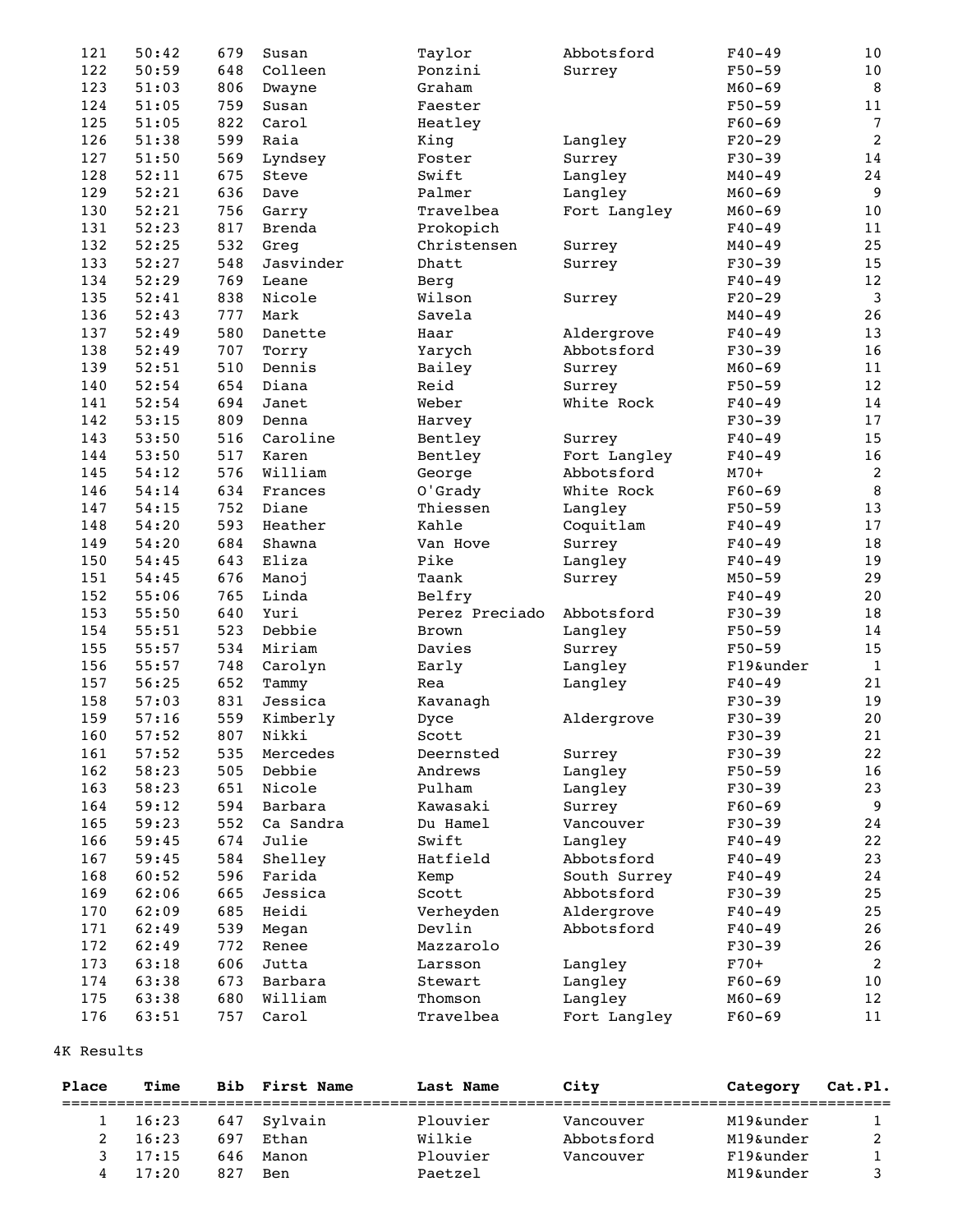| 5        | 17:25          | 829        | Matt           | Christopherson |                 | $M30 - 39$ | $\mathbf 1$         |
|----------|----------------|------------|----------------|----------------|-----------------|------------|---------------------|
| 6        | 17:31          | 668        | Lucas          | Smith          | Abbotsford      | M19&under  | $\pmb{4}$           |
| 7        | 17:32          | 779        | Jim            | Lomax          | Langley         | $M50 - 59$ | $\mathbf 1$         |
| 8        | 17:46          | 645        | Leandre Delane | Plouvier       | Vancouver       | M19&under  | 5                   |
| 9        | 17:47          | 528        | Grace          | Chalk          | Langley         | F19&under  | $\boldsymbol{2}$    |
| $10$     | 18:15          | 826        | Paul           | Paetzel        |                 | M19&under  | $\bf 6$             |
| 11       | 18:38          | 682        | Jaiveer        | Tiwana         | Surrey          | M19&under  | $\overline{7}$      |
| 12       | 18:57          | 742        | Haley          | Issel          | White Rock      | F19&under  | 3                   |
| 13       | 19:49          | 577        | Kaelin         | Gilbert        | Surrey          | F19&under  | 4                   |
| 14       | 19:50          | 578        | Krista         | Gilbert        | Surrey          | $F40 - 49$ | $\mathbf 1$         |
| 15       | 19:51          | 555        | Evan           | Durrant        | Langley         | M19&under  | 8                   |
| 16       | 19:56          | 815        | Adam           | Scott          |                 | M19&under  | 9                   |
| 17       | 19:56          | 542        | Arjun          | Dhatt          | Surrey          | M19&under  | $10$                |
| 18       | 19:57          | 545        | Gurman         | Dhatt          | Surrey          | M19&under  | $11\,$              |
| 19       | 20:04          | 554        | Robert         | Dubois         | Surrey          | $M40 - 49$ | $\,1$               |
| $20$     | 20:07          | 672        | Jeremy         | Spurgeon       | Surrey          | $M30 - 39$ | $\overline{c}$      |
| 21       | 20:18          | 798        | David          | Hammond        |                 | $M30 - 39$ | $\mathsf 3$         |
| 22       | 20:19          | 608        | Meredith       | Lemon          | Victoria        | $F30-39$   | $\,1$               |
| 23       | 20:35          | 762        | Gerald         | Letterman      |                 | $M50 - 59$ | $\overline{c}$      |
| 24       | 20:36          | 553        | Jenna          | Dubois         | Surrey          | F19&under  | 5                   |
| 25       | 20:48          | 814        | Chris          | Scott          |                 | $M40 - 49$ | $\boldsymbol{2}$    |
| 26       | 21:10          | 562        | Dave           | Ellenwood      | Langley         | $M50 - 59$ | 3                   |
| $27$     | 21:20          | 802        | Sasha          | Fairbaim       |                 | F19&under  | $\boldsymbol{6}$    |
| $2\,8$   | 21:50          | 803        | John           | Petrunia       |                 | $M40 - 49$ | 3                   |
| 29       | 21:51          | 549        | Jujhor         | Dhatt          | Surrey          | M19&under  | $12\,$              |
| 30       | 22:20          | 633        | Tomoko         | Nishimatsu     | Surrey          | $F50 - 59$ | $\mathbf{1}$        |
| 31       | 22:43          | 631        | Pam            | Newman         | Abbotsford      | $F40 - 49$ | $\sqrt{2}$          |
| 32       | 22:45          | 792        | Veronica       | Robertson      |                 | F19&under  | $\overline{7}$      |
| 33       | 22:46          | 791        | Kayley         | Geddes         |                 | F19&under  | 8                   |
| 34       | 23:07          | 746        | Shiela         | Schumann       | Surrey          | $F40 - 49$ | 3                   |
| 35       | 23:30          | 761        | Ranjodh        | Dhaliwal       |                 | $M50 - 59$ | $\bf 4$             |
| 36       | 23:35          | 604        | Melanie        | Lalas          | Langley         | $F30-39$   | $\overline{c}$      |
| 37       | 23:49          | 808        | Steve          | Ryan           |                 | $M40 - 49$ | $\overline{4}$      |
| 38       | 24:33          | 558        | Josh           | Dyce           | Aldergrove      | M19&under  | 13                  |
| 39       | 25:03          | 783        | Bentley        | Jhannson       |                 | $F30-39$   | $\mathbf{3}$        |
| 40       | 25:03          | 630        | Sasha          | Myers Demong   | North Vancouver | $F30-39$   | 4                   |
| 41       | 25:09          | 571        | Mark           | Fraczek        | Surrey          | M19&under  | 14                  |
| 42       | 25:09          | 531        | Lauren         | Chow           | Surrey          | F19&under  | 9                   |
| 43       | 25:42          | 509        | Catherine      | Bachand        | Surrey          | $F50 - 59$ | $\boldsymbol{2}$    |
| 44       | 25:50          | 781        | Nandi          | Schmidt        |                 | $F50 - 59$ | 3                   |
| 45       | 26:05          | 533        | Margaret       | Coe            | Delta           | $F50 - 59$ | $\bf 4$             |
| 46       | 26:15          | 611        | Janet          | Littlejohn     | Langley         | $F30-39$   | $\mathbf 5$         |
| 47       | 26:28          | 784        | Nancy          | Mathias        |                 | $F50 - 59$ | 5                   |
| 48       | 26:57          |            |                | Andrews        |                 | M19&under  | $15\,$              |
| 49       |                | 506        | Tristan        | Fraczek        | Abbotsford      | $F50 - 59$ |                     |
| 50       | 26:58<br>26:59 | 570<br>805 | Doris<br>Jenna | Robinson       | Surrey          | $F40 - 49$ | 6<br>$\overline{4}$ |
| 51       | 27:54          | 573        | Piper          | French         | Fort Langley    | F19&under  | $10$                |
| 52       | 28:01          | 785        | Colton         | Chang          | Surrey          | M19&under  | 16                  |
| 53       | 28:02          | 816        | Lucia          | Scott          |                 | F19&under  | 11                  |
| 54       | 28:04          | 813        | Aurora         | Scott          |                 | $F40 - 49$ | 5                   |
| 55       | 28:06          | 550        | Melissa        | Dietz          | Abbotsford      | $F30-39$   |                     |
| 56       |                |            |                |                |                 |            | 6<br>$\sqrt{ }$     |
| 57       | 28:23<br>28:25 | 567        | Sarah          | Formby         | Langley         | $F30-39$   |                     |
|          |                | 512        | Jenny          | <b>Barnes</b>  | Langley         | $F40 - 49$ | 6<br>$\overline{7}$ |
| 58       | 28:40          | 745        | Kelly          | Rowson         | Surrey          | $F50 - 59$ |                     |
| 59       | 28:49          | 544        | Fateh          | Dhatt          | Surrey          | M19&under  | $17\,$              |
| 60       | 28:49          | 546        | Hammer         | Dhatt          | Surrey          | M19&under  | $1\,8$              |
| 61       | 29:26          | 564        | Tatsinda       | Field          | Abbotsford      | $F40 - 49$ | $7\phantom{.0}$     |
| 62       | 29:27          | 626        | Tarn           | Mitchell       | Maple Ridge     | $F30-39$   | 8                   |
| 63       | 29:33          | 530        | Kimberly       | Chow           | Surrey          | F19&under  | $12\,$              |
| 64       | 29:33          | 609        | Anne           | Lepik          | Surrey          | $F60 - 69$ | $\mathbf{1}$        |
| 65       | 29:56          | 753        | Patti          | Schamber       | Langley         | $F50 - 59$ | $\, 8$              |
| 66       | 30:04          | 699        | Kirsten        | Wilson         | Surrey          | $F40 - 49$ | $\, 8$              |
| 67       | 30:20          | 744        | Dan            | Murphy         | Surrey          | $M70+$     | $\mathbf 1$         |
| 68<br>69 | 30:28<br>30:29 | 518<br>502 | Colleen        | Bognar         | Surrey          | $F40 - 49$ | 9<br>$\mathbf 1$    |
|          |                |            | Megan          | Alexander      | Langley         | $F20-29$   |                     |